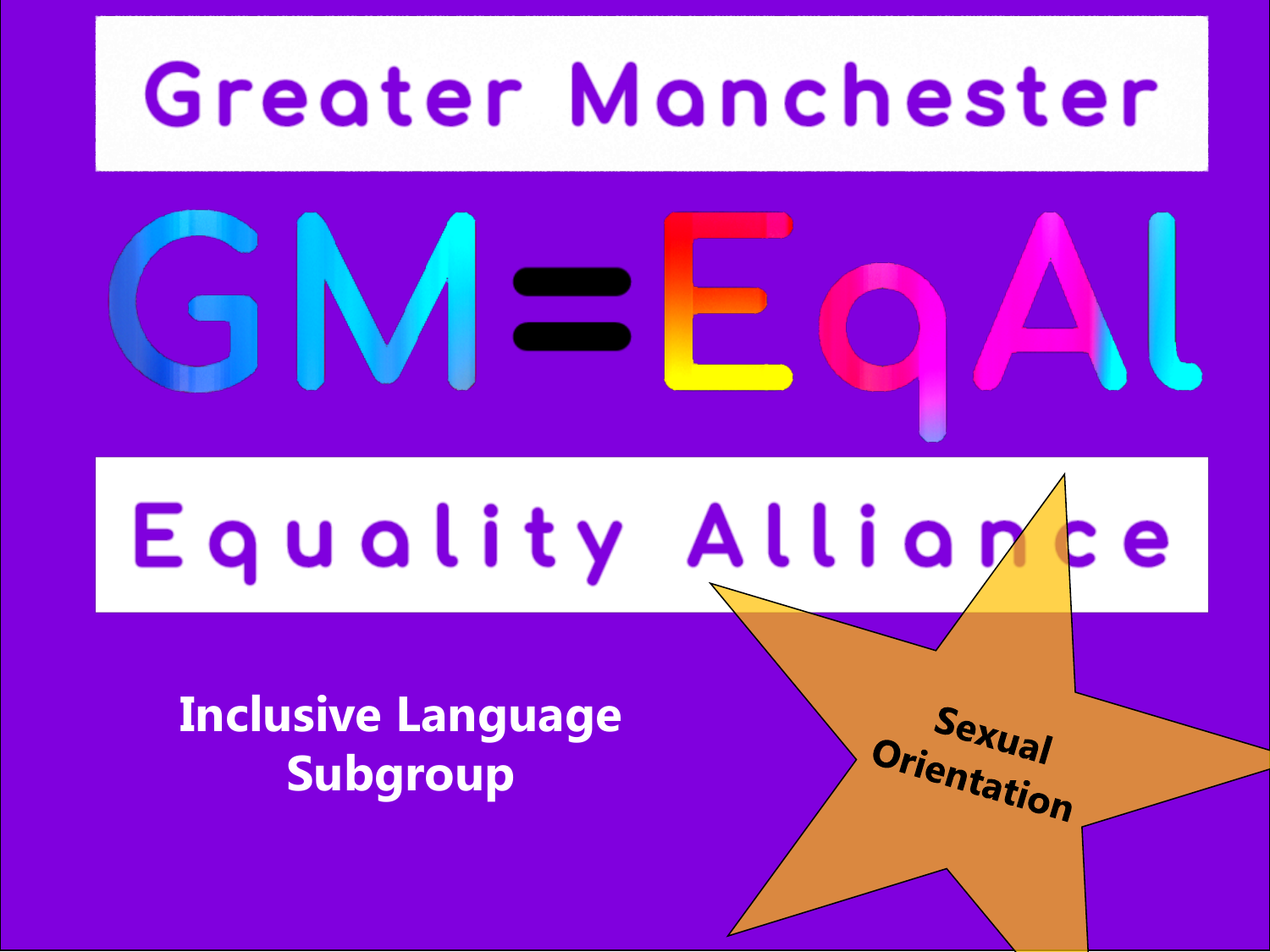### **Preamble**



- This guidance is the product of discussion and research by members of the GM=EqAl Inclusive Language Subgroup.
- It is part of a series created to help GM=EqAl members and staff be respectful and consistent in how we talk and write about the issues we work on.
- It sets out our agreed definitions and terminology around **SEXUAL ORIENTATION** and explains key concepts in line with the values of GM=EqAl.
- GM=EqAl is keen for others to share and adopt our language guidance, and welcomes dialogue with partners in order to keep evolving the documents along with our understanding.
- This guidance has been generated through a robust process but does not claim absolute authority on any topic.Hosted by **GMAYS**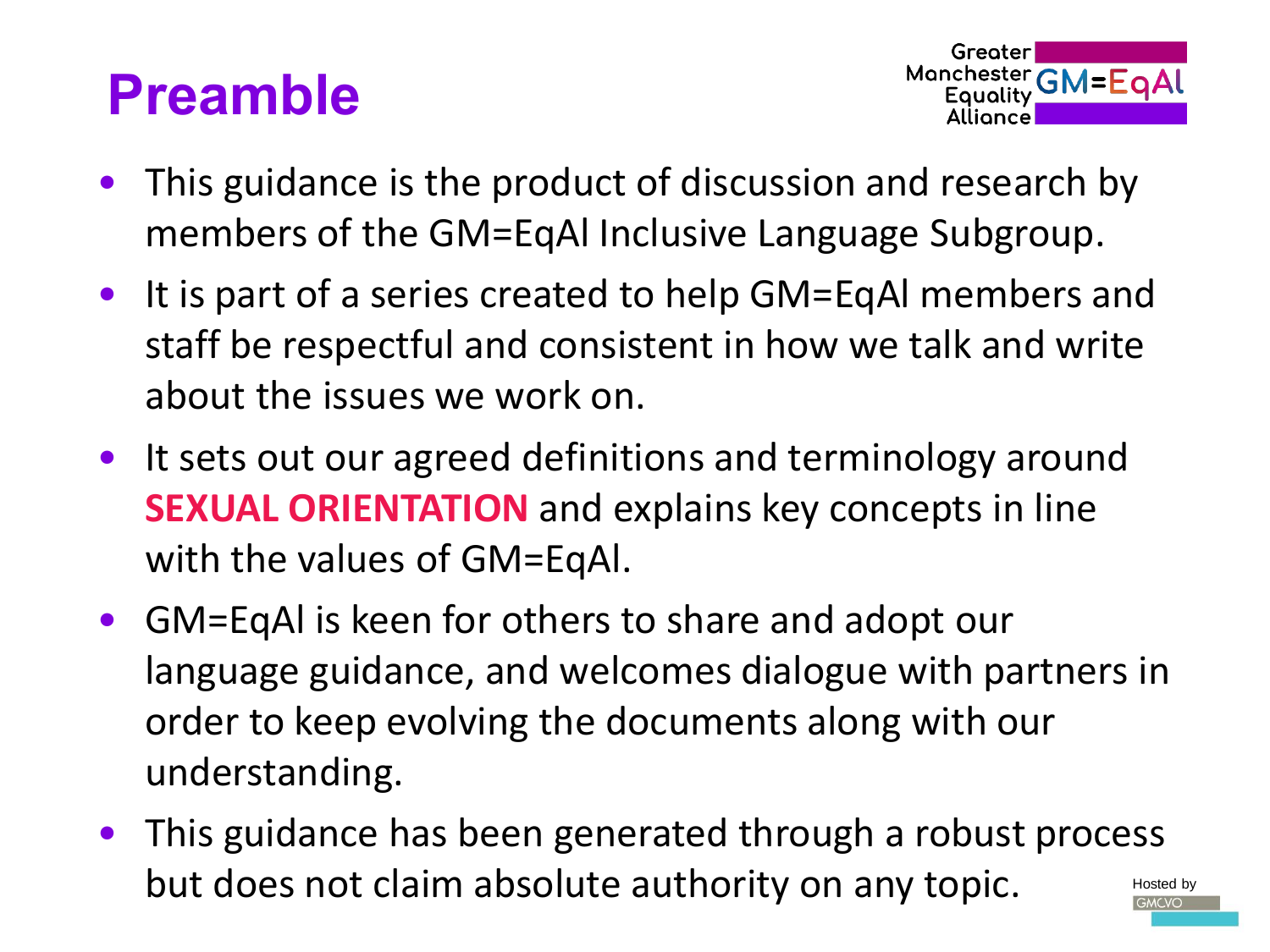# **Short version**



Hosted by

**GMCVO** 

#### **DO USE**

- Gay man/woman/person; Lesbian
- Bisexual (or bi) woman/man/person
- Heterosexual (or straight) man/woman/person
- Queer man/woman/person (when appropriate\*)
- Partner (or spouse if relevant), unless you know the gender of a person's significant other
- LGBT+ or LGBTQIA+ or QTPOC as appropriate

#### **DON'T USE**

- 'Gays', 'bisexuals', 'heterosexuals', 'homosexual(s)'
- 'Lesbian woman' / 'lesbian women'
- 'Sexual preference' or 'sexuality' when you specifically mean 'sexual orientation'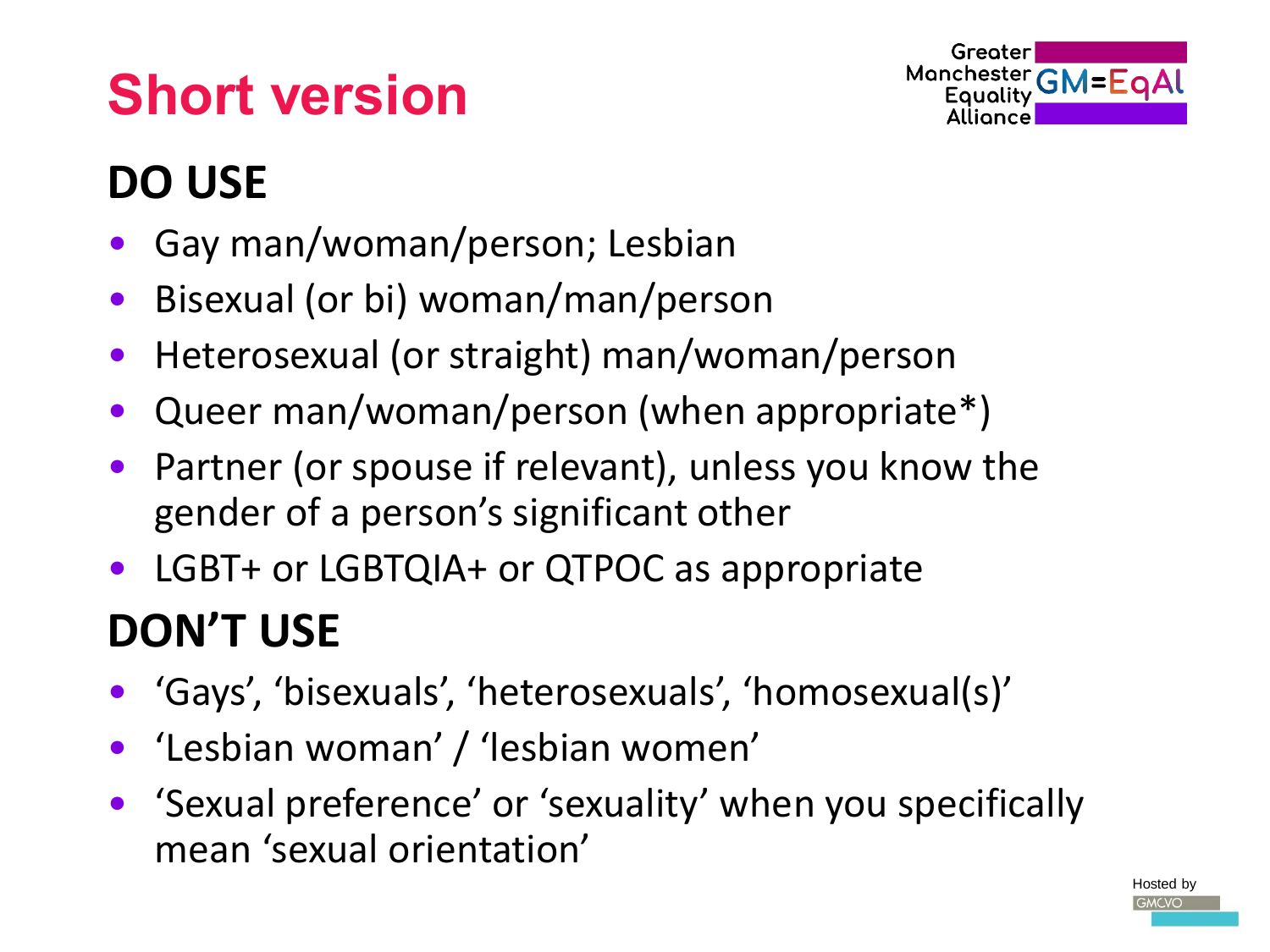# **Defining sexual orientation**



**GMCVO** 

- In this guide we focus on **sexual orientation**, as distinct from **sexuality** (which goes beyond sexual orientation), **sexual identity** (referring to a person's self-conception of their sexuality), and **sexual preference** (which suggests an element of choice which may not always be present, and also may indicate degrees of attraction to a particular gender).
- Sexual orientation refers to a person's emotional and/or physical attraction to other people (or lack thereof – such people may use the label **asexual**).
- Everyone has a sexual orientation, but it relies on self-definition and can be complicated. For example, someone might identify their sexual orientation one way, but experience attractions (and perhaps act on them) that don't match the label they are using. Sexual orientation can also change over time for some people.
- voluntary. [See <u>[bit.ly/3cUeayu](https://bit.ly/3cUeayu)</u> for more information on monitoring].<sub>Hosted by</sub> • Although some people like having words to describe their sexuality, others do not like to label themselves and never do. No one should feel pressure to assign a label to their sexual orientation. Thus, current best practice in sexual orientation monitoring is for the question to be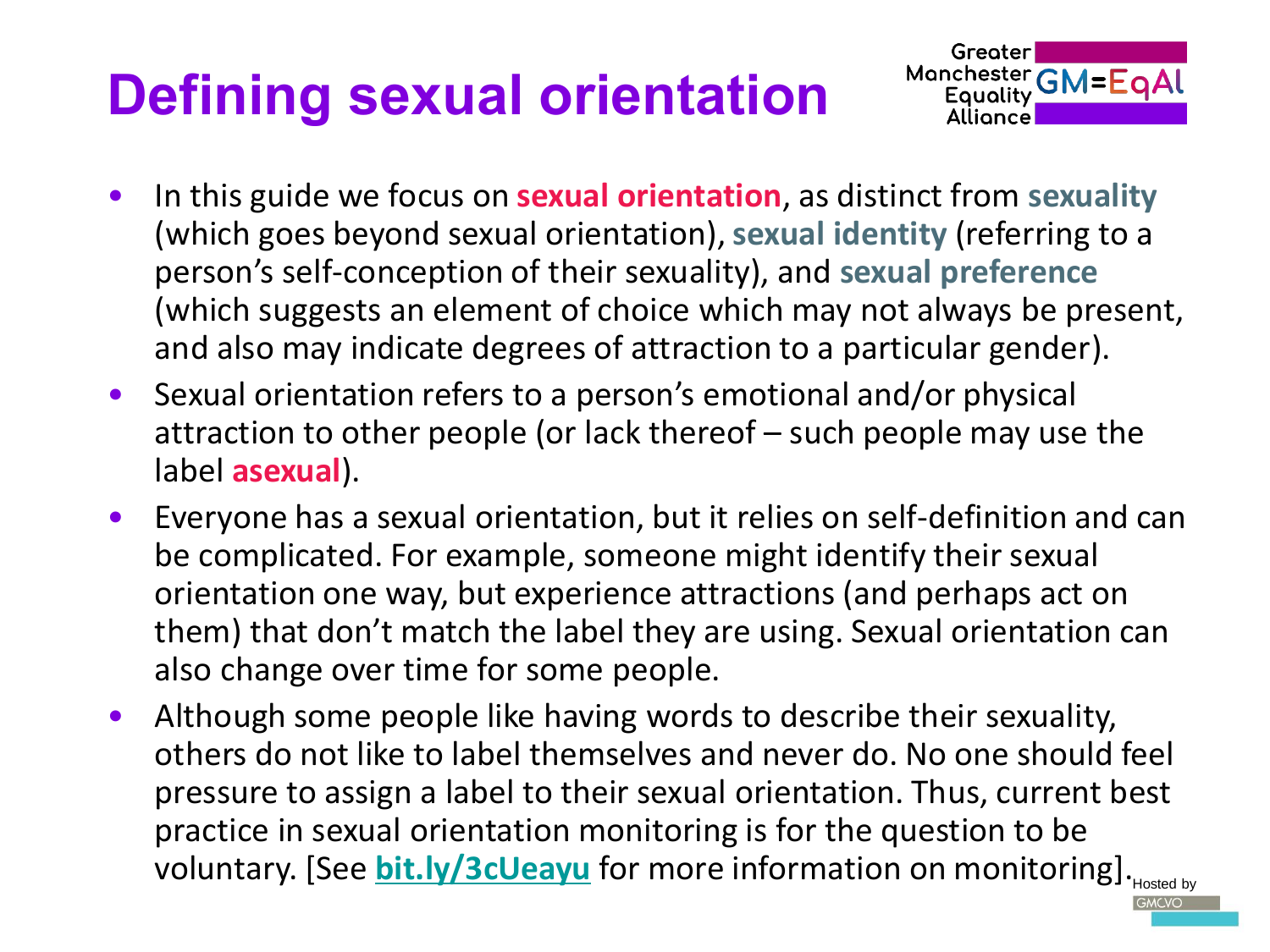### **Definitions**



- **Straight** or **heterosexual**  $\Rightarrow$  attracted to people of a different gender than oneself.
- Lesbian or  $\mathbf{gay} \Longrightarrow$  attracted to people of the same gender as oneself
- **Bisexual'**  $\Rightarrow$  attracted to more than one gender
- Gay, straight and bi should be used as adjectives rather than as nouns: a gay man, bi people, gay men - not 'gays' and 'straights'. Lesbian is a noun (so use lesbians, not lesbian women).
- Avoid medicalised terms (e.g. homosexual/practising homosexual)

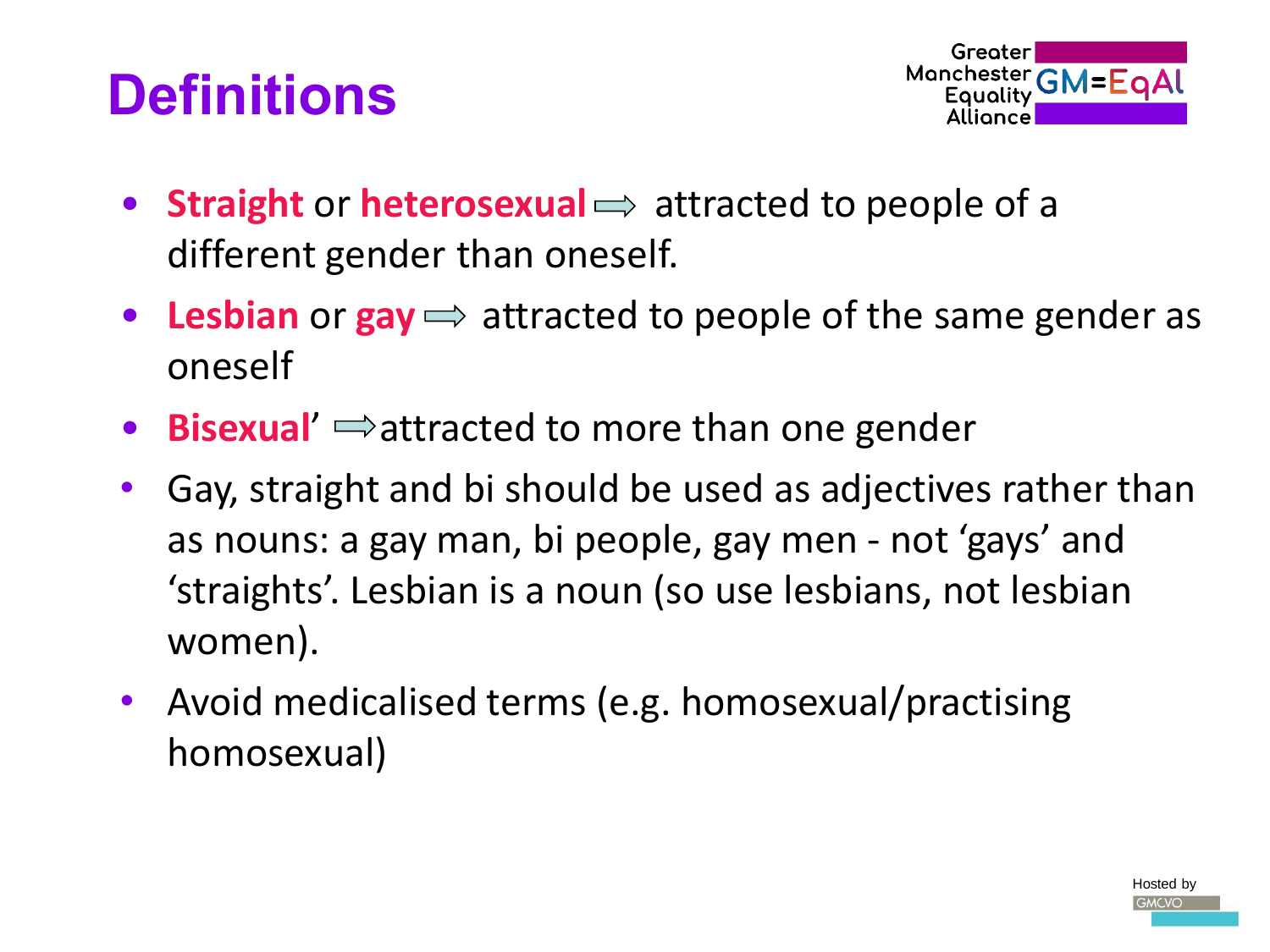## **Definitions**



- **Pansexual**  $\Rightarrow$  typically used by people who are attracted to more than one gender and who feel that other terms do not include people whose gender identity or gender expression does not match their sex assigned at birth.
- **Queer**  $\Rightarrow$  a collective term used by people who don't identify as straight; sometimes considered a political identity and sometimes used by people who feel other terms don't quite describe their experiences.
- Being a 'reclaimed' term of abuse, queer still has negative connotations for many people, so should be used with care.
- There are many other terms in use the Proud Trust lists few more here: theproudtrust.org/young[people/exploring-identity/sexual-orientation-lgb](https://www.theproudtrust.org/young-people/exploring-identity/sexual-orientation-lgb)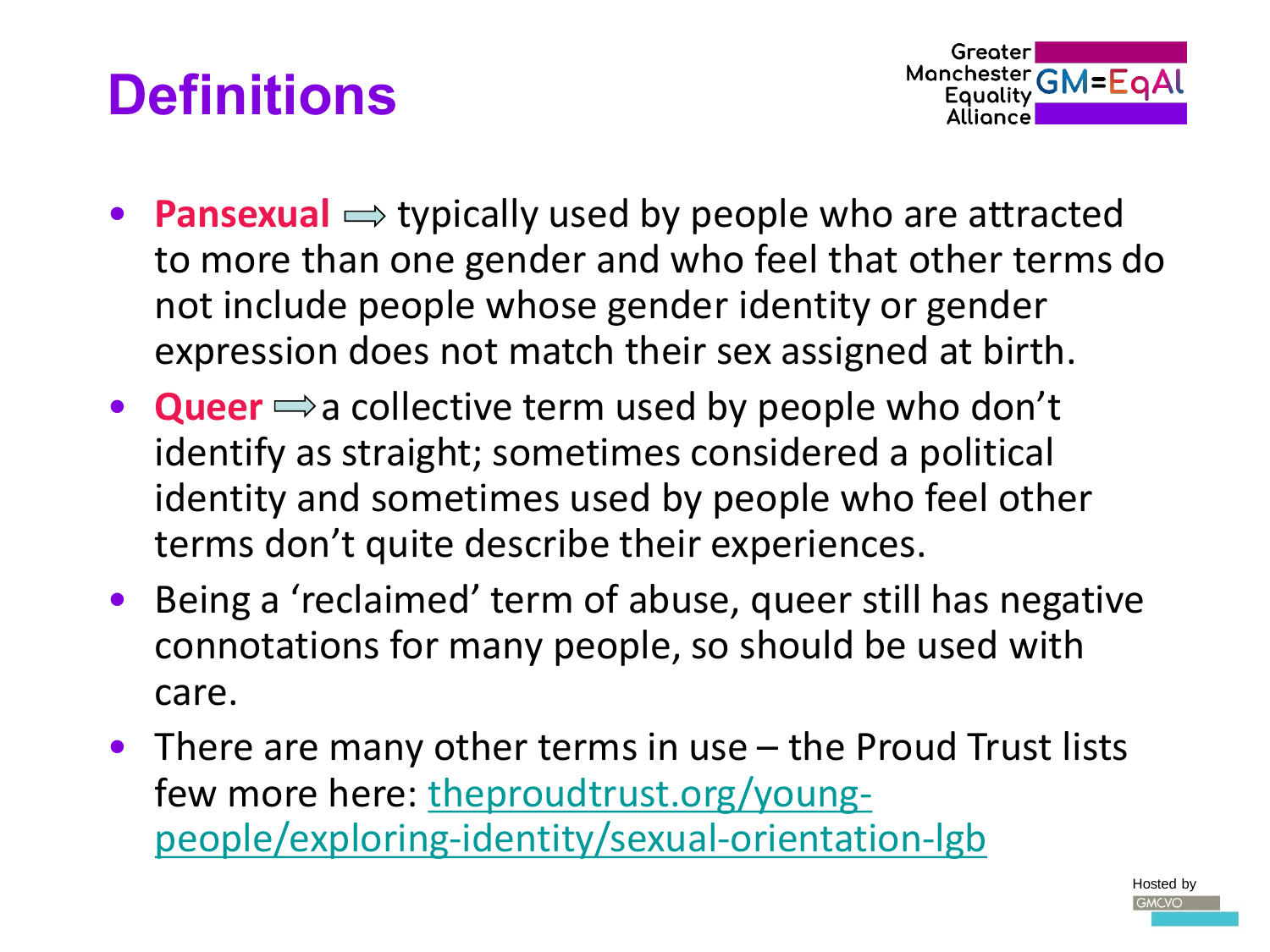## **Evolving language**



- Language about sexual orientation and gender identity has developed as the visibility and awareness of different sections of the community has increased in recent years. It is important to be sensitive to these social changes.
- This means that different communities and age groups often describe their sexual orientations differently
- The way that communities talk about sexual orientation continues to change, because that's how communities work – it's a feature, not a bug!
- The important thing is to take your lead from the people or person you are addressing / referring to, and to accept correction if needed. If you are making an effort to use respectful language and be inclusive then it is ok to make mistakes.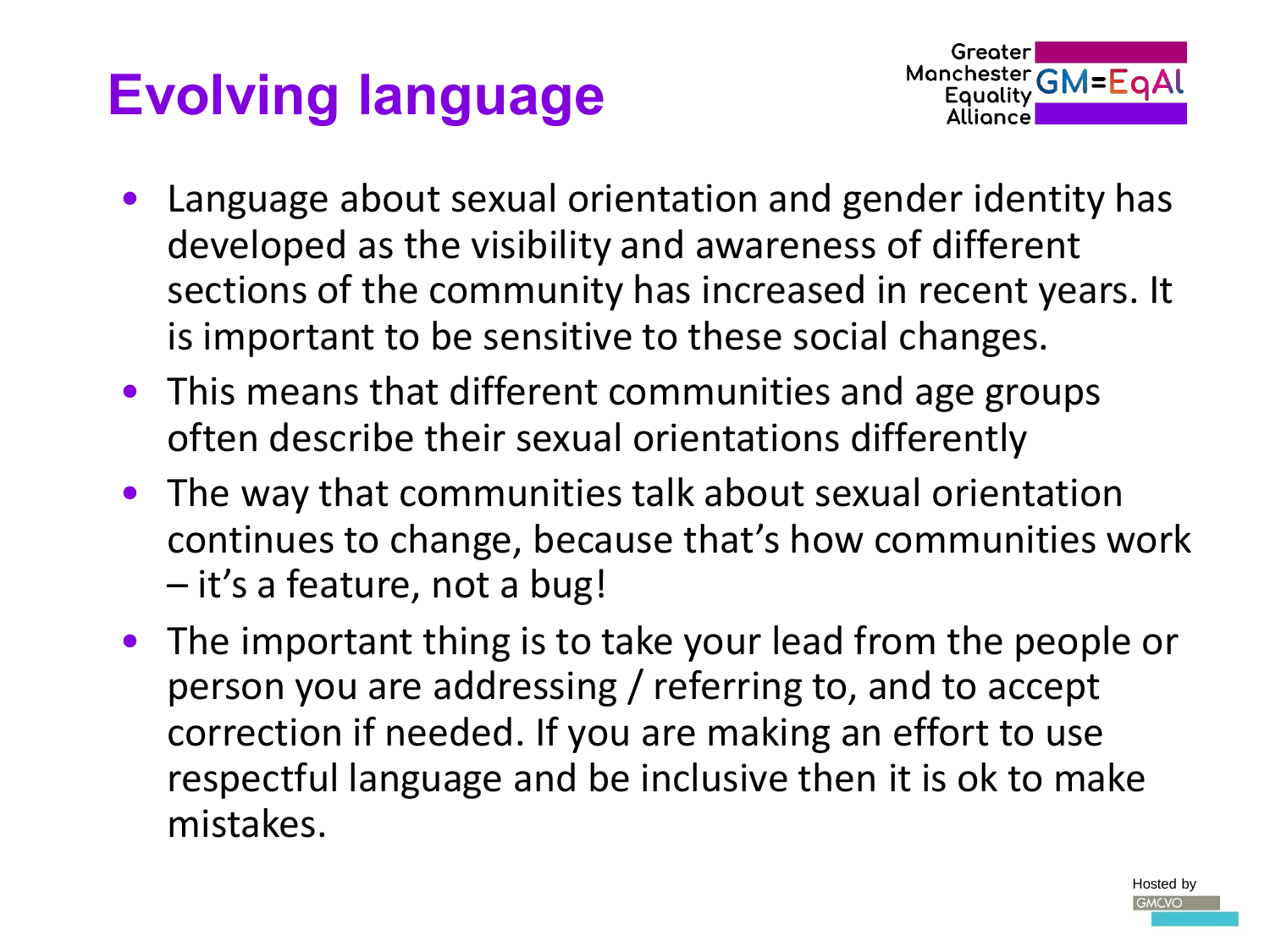### **Acronyms**



- Sexual orientation is distinct from **gender identity**, but historically communities who are minoritised by homophobia and transphobia have organised together as one **LGBT+** community.
- The first three letters (**LGB**) refer to sexual orientation: lesbian, gay or bisexual. The **T** stands for transgender or trans **-** a term for people whose gender identity is different from expectations based on the sex they were assigned at birth.
- The acronym **LGBTQIA+** is increasingly being adopted as best practice, where **Q** stands for queer or questioning; **I** for intersex and **A** for asexual.
- The plus sign (**+**) is included to encompass other identities that fall under the sexual orientation / gender identity umbrella. For example those who identify as demisexual, non-binary, gender fluid, pansexual, polyamorous and so on.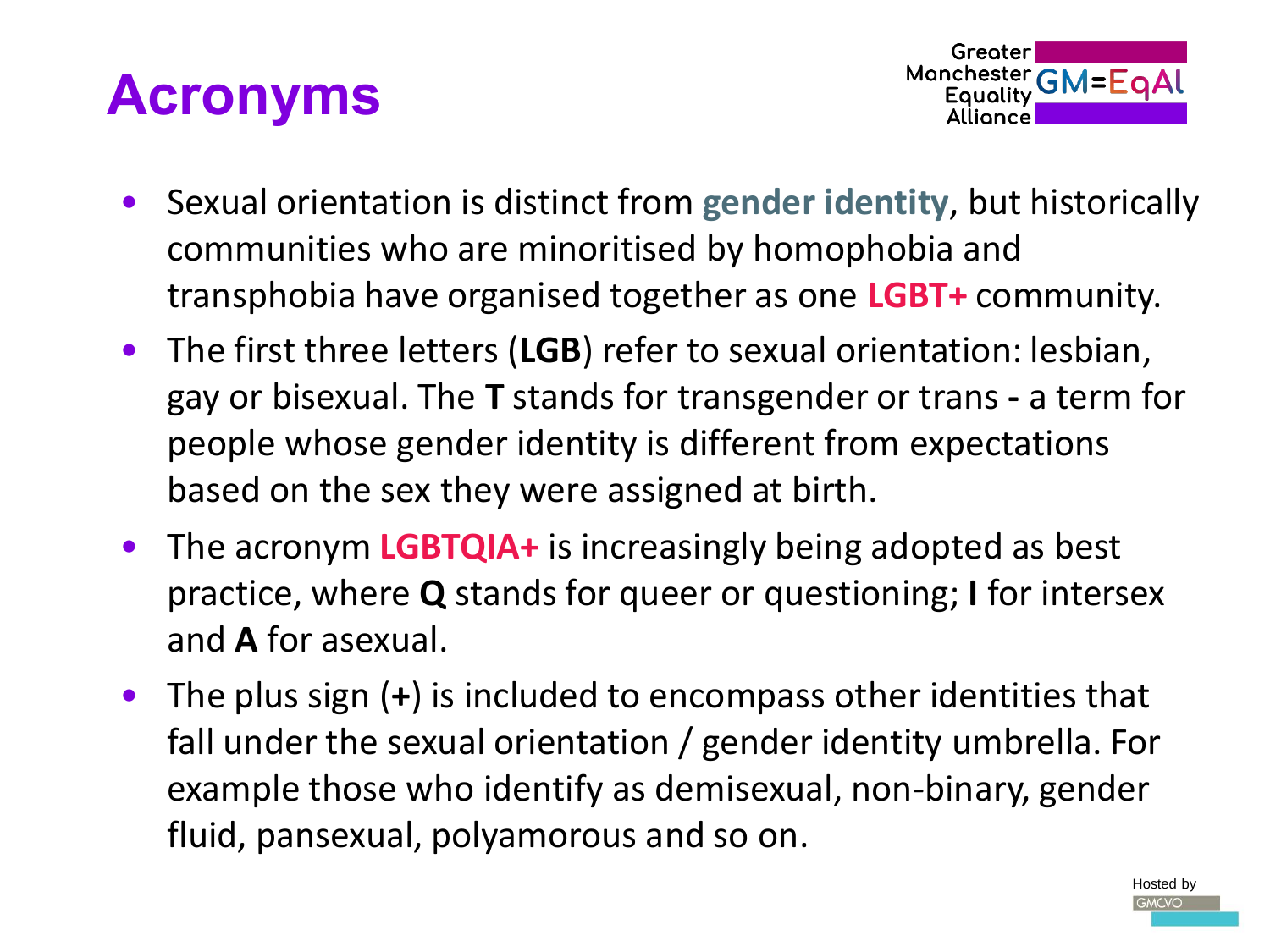#### **Acronyms**



- Stonewall now uses the term **LGBTQA+** without the I for intersex, after intersex groups expressed a desire to organise themselves autonomously.
- However, we understand that this is not a universal preference among intersex groups, so GM=EqAl follows the lead of LGBT Foundation in recommending **LGBTQIA+**.
- Nevertheless, it shows the impossibility of a static 'one size fits all' acronym!
- Different communities have different preferences e.g. Blackled groups and organisations will often use QTIPOC (Queer, Trans and Intersex People of Colour) as opposed to variations on LGBT+

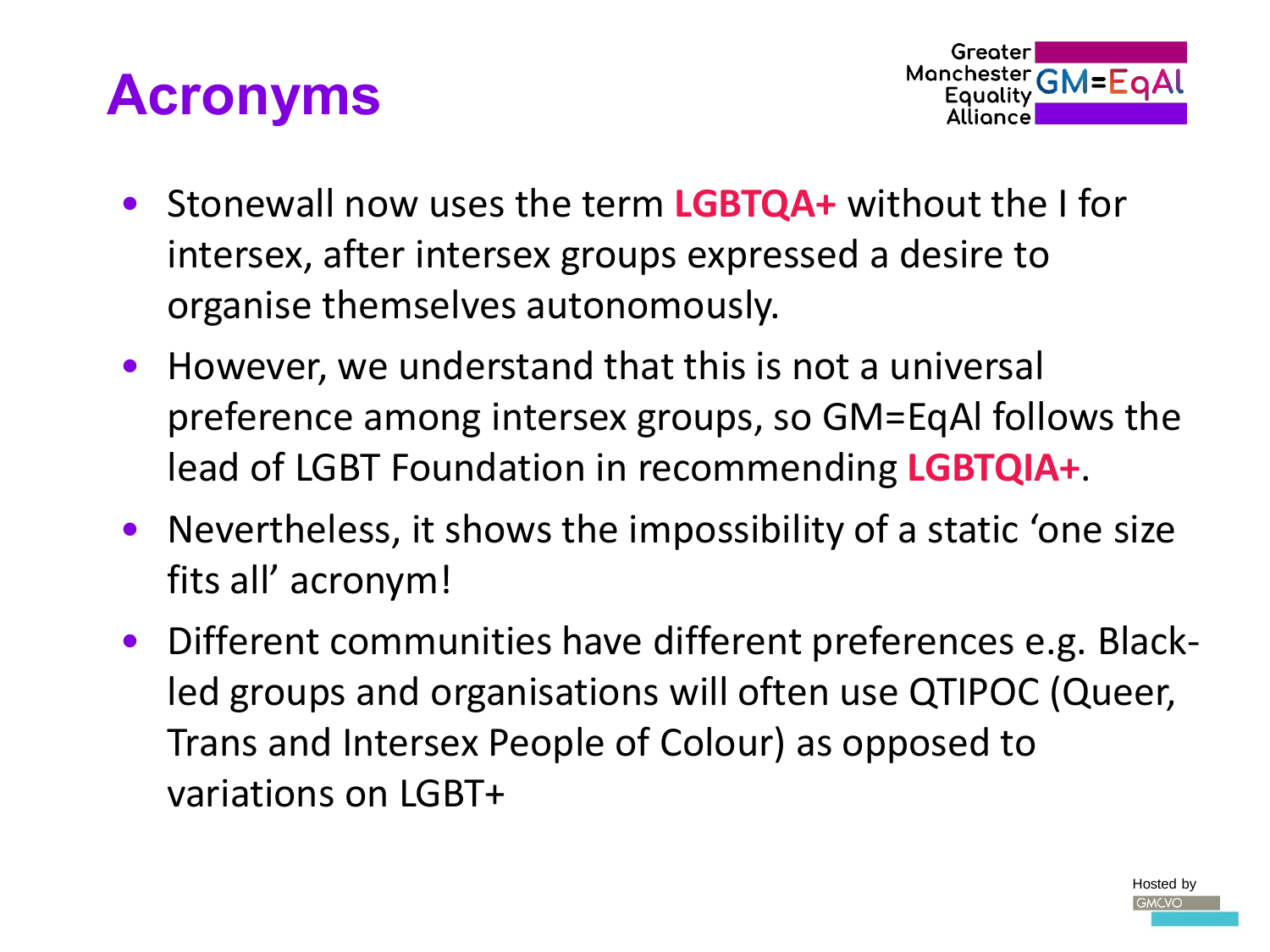## **Further language tips**



- Avoid language that suggests a degree of voluntary choice, as this is not everyone's experience of sexual orientation.
- Use language that does not assume heterosexuality as the norm.
- Recognise diverse family formations.
- Avoid assuming the gender of someone's partner in advance – if unsure, use 'partner' (or 'spouse' if you know they are married) rather than 'girlfriend' , 'husband' etc.
- Do not use 'straight' as the opposite of 'LGBTQIA+', as trans people can have any sexual orientation, including straight.